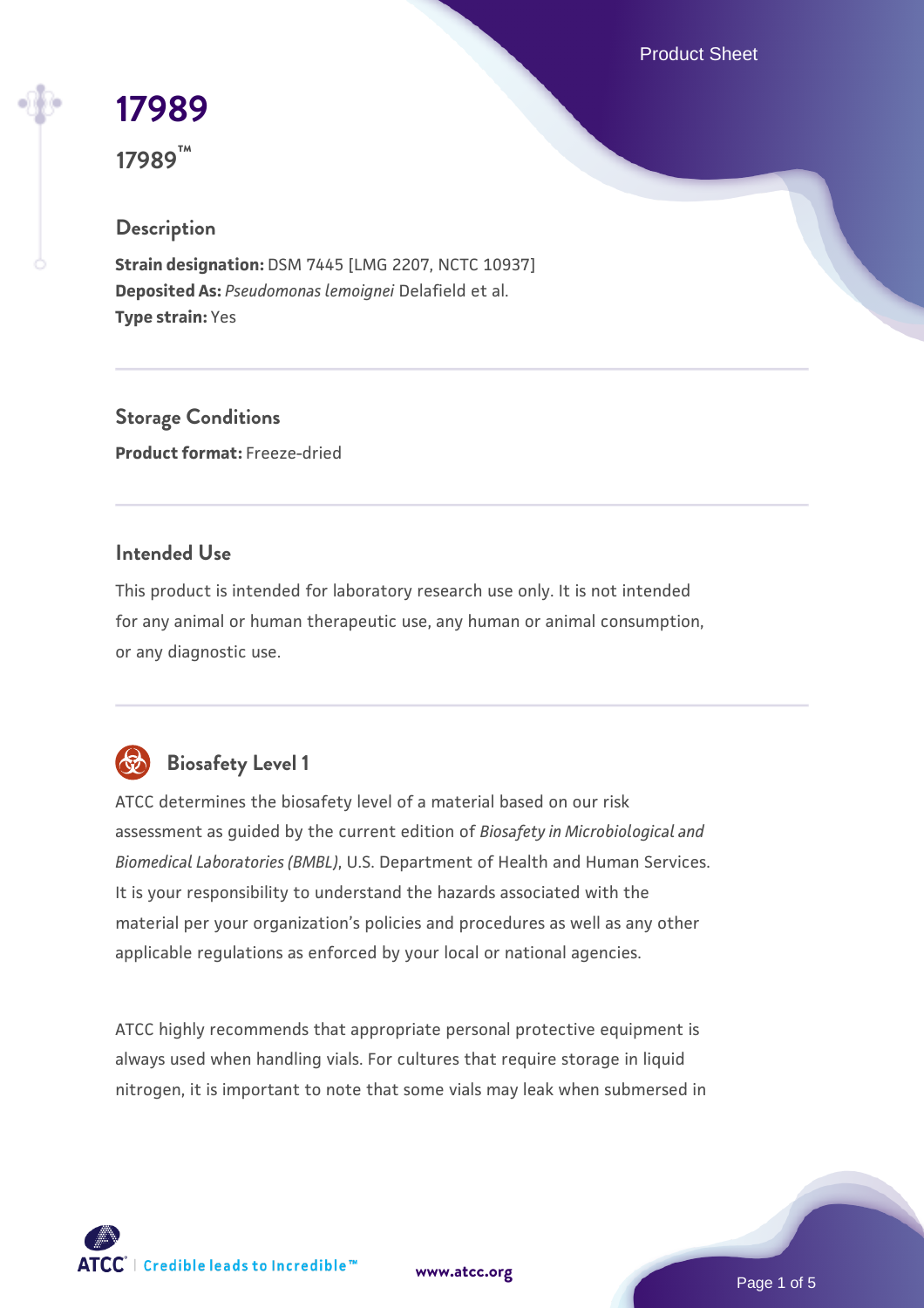**[17989](https://www.atcc.org/products/17989)** Product Sheet

liquid nitrogen and will slowly fill with liquid nitrogen. Upon thawing, the conversion of the liquid nitrogen back to its gas phase may result in the vial exploding or blowing off its cap with dangerous force creating flying debris. Unless necessary, ATCC recommends that these cultures be stored in the vapor phase of liquid nitrogen rather than submersed in liquid nitrogen.

### **Certificate of Analysis**

For batch-specific test results, refer to the applicable certificate of analysis that can be found at www.atcc.org.

#### **Growth Conditions**

**Medium:**  [ATCC Medium 179: Pseudomonas medium](https://www.atcc.org/-/media/product-assets/documents/microbial-media-formulations/1/7/9/atcc-medium-179.pdf?rev=efe4fe3c89364340909d4d0c6c467884) **Temperature:** 30°C

### **Handling Procedures**

1. Open vial according to enclosed instructions.

**2. Using a single tube of #179 broth (5 to 6 ml), withdraw approximately 0.5 to 1.0 ml with a Pasteur or 1.0 ml pipette. Rehydrate the entire pellet.**

**3. Aseptically transfer this aliquot back into the broth tube. Mix well.**

**4. Use several drops of the suspension to inoculate a #179 agar slant and/or plate.**

5. Incubate the tubes and plate at 30°C for 48-72 hours.

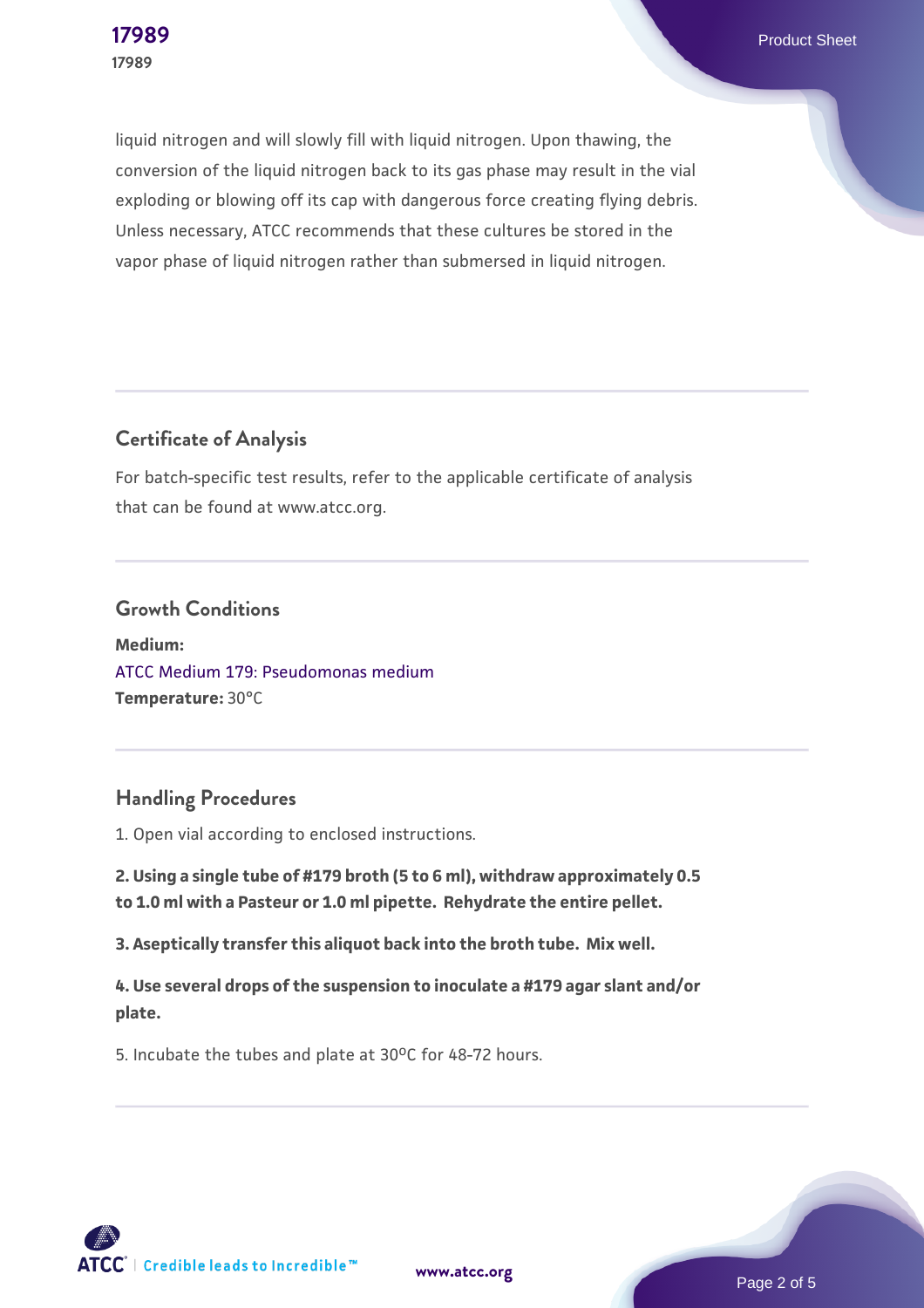#### **Notes**

Two colony types observed on #179 agar are a) large, slight rough, irregular, raised, and b) smooth, entire, glistening, circular, and small. Both types are adherent.

 Additional information on this culture is available on the ATCC web site at www.atcc.org.

#### **Material Citation**

If use of this material results in a scientific publication, please cite the material in the following manner: 17989 (ATCC 17989)

#### **References**

References and other information relating to this material are available at www.atcc.org.

#### **Warranty**

The product is provided 'AS IS' and the viability of ATCC® products is warranted for 30 days from the date of shipment, provided that the customer has stored and handled the product according to the information included on the product information sheet, website, and Certificate of Analysis. For living cultures, ATCC lists the media formulation and reagents that have been found to be effective for the product. While other unspecified media and reagents may also produce satisfactory results, a change in the ATCC and/or depositor-recommended protocols may affect the recovery, growth, and/or function of the product. If an alternative medium formulation or reagent is used, the ATCC warranty for viability is no longer valid. Except as expressly set forth herein, no other warranties of any kind are



**[www.atcc.org](http://www.atcc.org)**

Page 3 of 5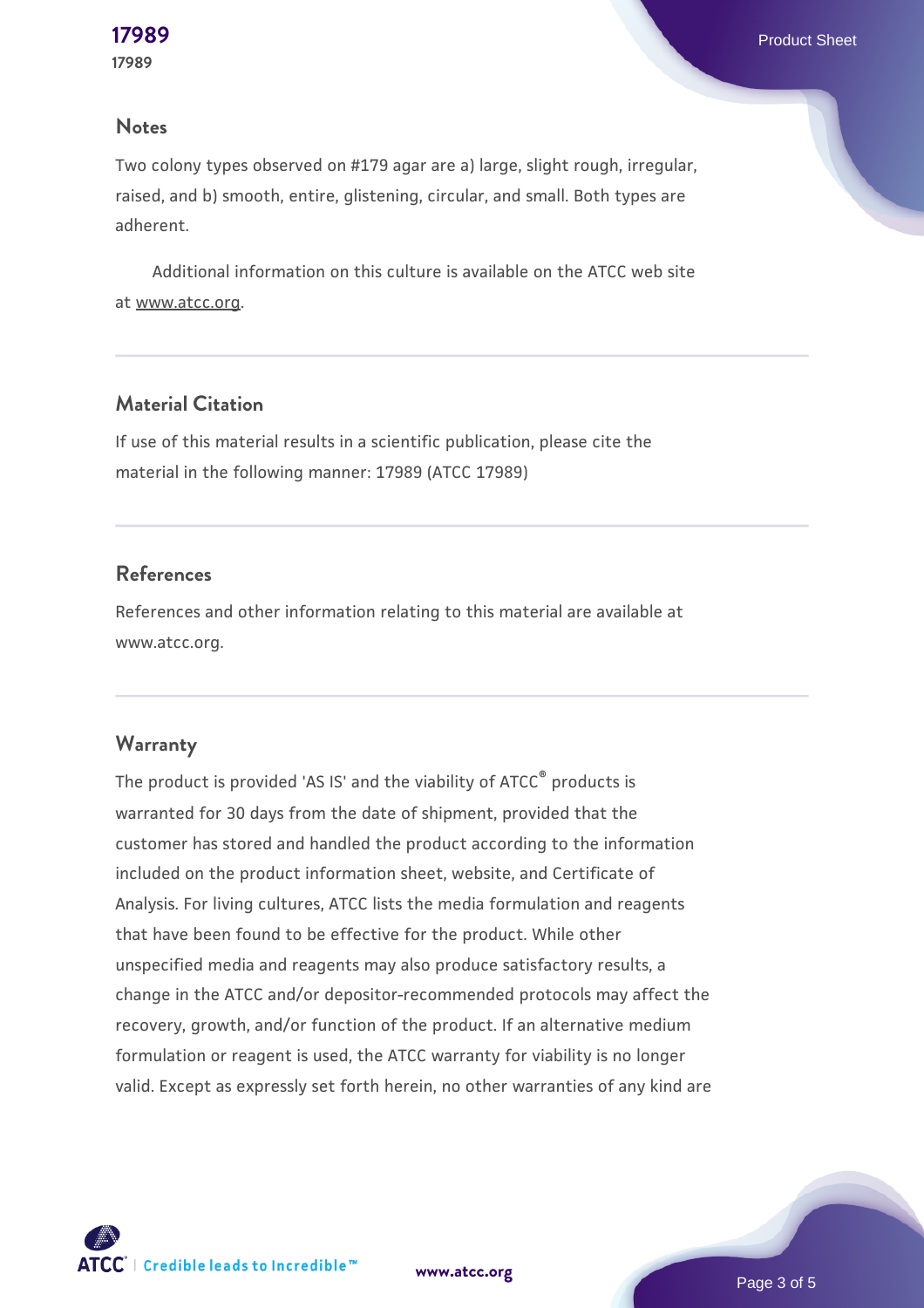provided, express or implied, including, but not limited to, any implied warranties of merchantability, fitness for a particular purpose, manufacture according to cGMP standards, typicality, safety, accuracy, and/or noninfringement.

#### **Disclaimers**

This product is intended for laboratory research use only. It is not intended for any animal or human therapeutic use, any human or animal consumption, or any diagnostic use. Any proposed commercial use is prohibited without a license from ATCC.

While ATCC uses reasonable efforts to include accurate and up-to-date information on this product sheet, ATCC makes no warranties or representations as to its accuracy. Citations from scientific literature and patents are provided for informational purposes only. ATCC does not warrant that such information has been confirmed to be accurate or complete and the customer bears the sole responsibility of confirming the accuracy and completeness of any such information.

This product is sent on the condition that the customer is responsible for and assumes all risk and responsibility in connection with the receipt, handling, storage, disposal, and use of the ATCC product including without limitation taking all appropriate safety and handling precautions to minimize health or environmental risk. As a condition of receiving the material, the customer agrees that any activity undertaken with the ATCC product and any progeny or modifications will be conducted in compliance with all applicable laws, regulations, and guidelines. This product is provided 'AS IS' with no representations or warranties whatsoever except as expressly set forth herein and in no event shall ATCC, its parents, subsidiaries, directors, officers, agents, employees, assigns, successors, and affiliates be liable for indirect, special, incidental, or consequential damages of any kind in connection with or arising out of the customer's use of the product. While reasonable effort is made to ensure authenticity and reliability of materials on deposit, ATCC is not liable for damages arising from the misidentification or misrepresentation of such materials.



**[www.atcc.org](http://www.atcc.org)**

Page 4 of 5